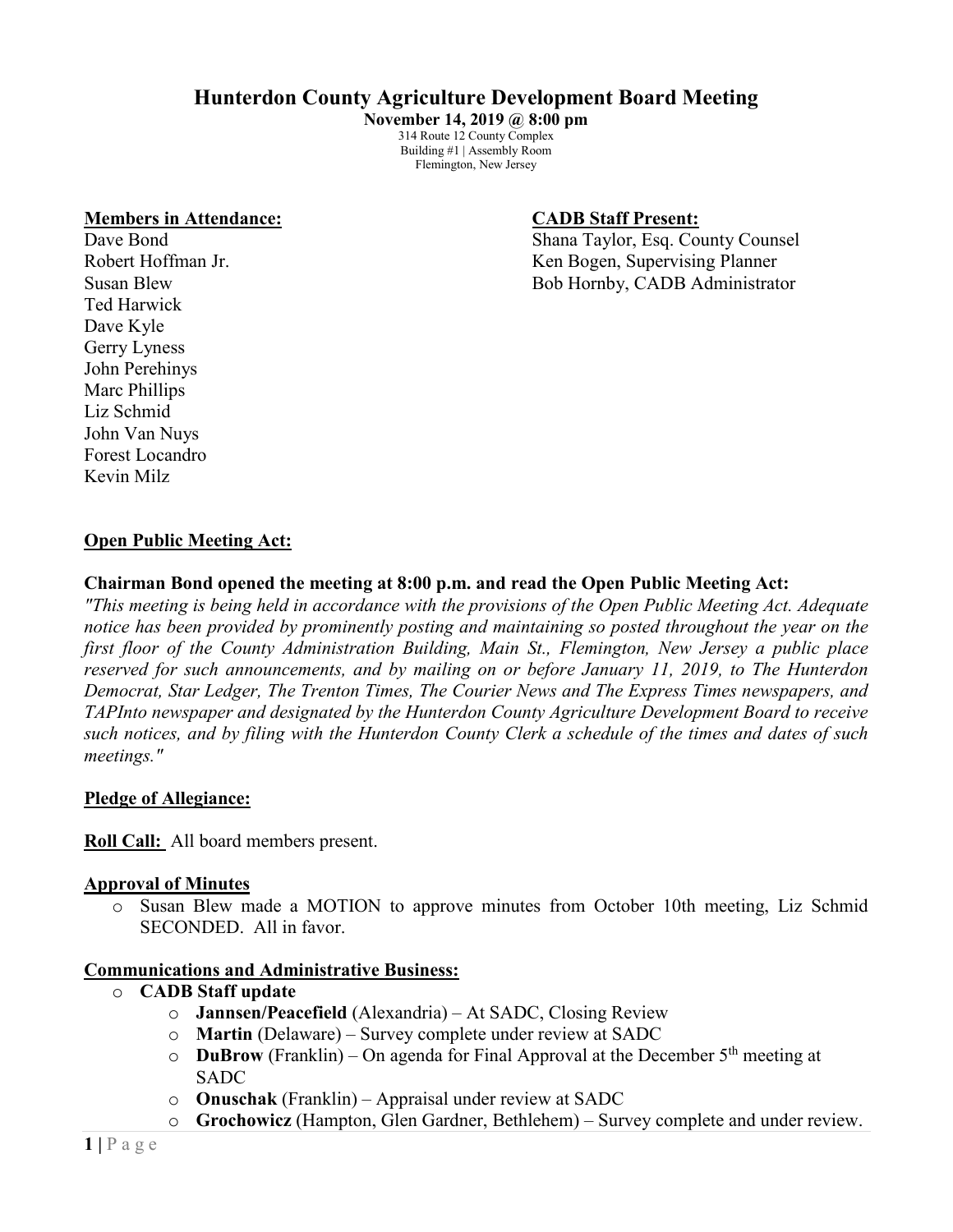Because it is being partially funded by a Highlands program, SADC and Highlands are reviewing a common deed, this is the first farm to fall under Highlands grant and SADC.

- **Closings**
	- o **Varela** Farm (Kingwood) 87 acres closed Direct Easement
	- o **Bellsflower** (Delaware) 88 Acres closed Direct Easement
	- o **America's Grow a Row** (Franklin) Closed 35.3 acres. County PIG 2017 Round.

Tonight, we have 4 farms for the **2019 Harvest Round** that we will discuss later. The PIG annual application is due in December. Working on minor changes on the target farms, removing farms that have been preserved through other agencies.

# **Correspondence:**

o Received a letter from SADC today, they are not pursuing any properties that are in the PennEast Pipeline corridor, or any property owners that entered in to a Right of Way agreement with PennEast.

# **SADC Comments:**

o Stefanie Miller, SADC Regional Coordinator; Gathering comments on Special Occasion Events, that has taken up most of their time along with acquisition.

## **Chair Comments:**

• None at this time

## **Old Business:**

- **Special Occasion Events**, CADB Comments Bob asked the board to send him any questions or comments about this topic, and he will send a letter to the SADC. Board member asked if this is targeted to Winery's only? The pilot program applies to wineries, but the proposed program is for all preserved farms. Could still do things in exception area. Still have to adhere to all local ordinances. Questions on the definition of an "event." Discussion of treating wineries differently than the rest of the alcohol industry, all farms should be treated equally under the same easement.
- **Soil Protection Standards**, CADB Comments They are looking for comments by spring. Board members asked to submit any questions or comments. Question of gravel vs. millings.
- **HC Comprehensive Farmland Preservation Plan** Update Will be doing a new plan. Talking to Freeholder Board, not sure if it will be done in-house or hire outside group. Freeholders have more interest in it then just updating and putting it on a shelf. Plan to apply for a 50% grant from SADC, will put in a budget request in December and see how much they want to spend on it. Board member asked if a Municipality could forbid the preservation of a property because they don't want any more preserved in their township/boro. Shana said not likely. They can just say they don't want to pay anymore and it could become a Direct State Easement, Stefanie Miller added that the SADC looks for municipal support on all projects.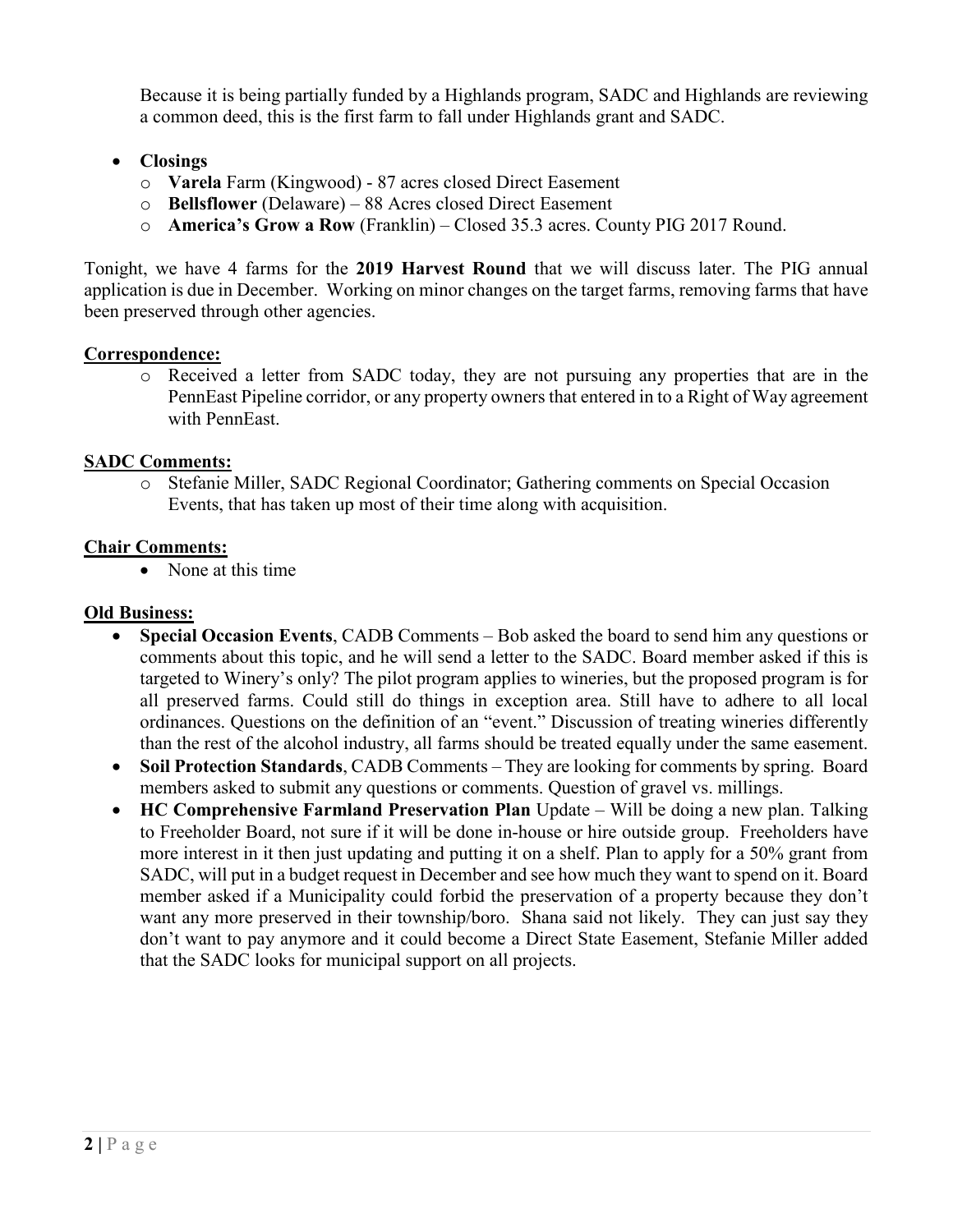## **Right to Farm Matters**:

- **SSAMP Hearing**
	- o **Beneduce Vineyards**. Alexandria Twp. asked for adjournment until next CADB meeting on December 12, 2019. Counsel called for a vote to open public hearing on Beneduce Vineyards – Bob Hoffman made a MOTION to Open the Hearing, Liz Schmid SECONDED. All in favor.
	- o Counsel called for a vote to adjourn the Hearing, David Kyle made a MOTION to Adjourn and Carry the hearing until December  $12<sup>th</sup>$  CADB meeting. Susan Blew SECONDED. All in favor.

#### **New Business:**

- **2019 Harvest Round Applications**, Site visits to all farms on Tuesday 11/12/19 by CADB Members Liz Schmid, Dave Kyle, Kevin Milz, Administrator Bob Hornby, and SADC Regional Coordinator Stefanie Miller.
	- o **Schwab Farm** Tewksbury Twp. Block 42 Lots 4 & 4.01 Top ranked farm, Liz Schmid reported; equine operation with hay and corn production, it's a smaller farm of 38.5 acres, surrounded by preserved farms and private conservation easements. Consists of 2 lots (lot 4 and 4.01), will consolidated at closing. Main house is on Lot 4. Exception area will be 1.6 acres. Soils are 47% prime, 49% statewide, 82% tillable. Beth Davison from NJCF was in the audience and offered to answer any questions as NJCF assisted with preparing the application. John Van Nuys made a MOTION for Preliminary Approval, John Perehinys SECONDED. Board member asked how lots get merged. Bob and Shana answered that it gets merged at closing. As a general practice they like to merge lots if not separated by a road. Chairman Bond called for a roll call vote.

| <b>ROLL CALL</b>        | <b>MOVED</b>     | <b>SECONDED</b>  | <b>AYES</b>      | <b>NAYS</b> | <b>ABSTAIN</b>   | <b>ABSENT</b> |
|-------------------------|------------------|------------------|------------------|-------------|------------------|---------------|
| David Bond, Chair       |                  |                  |                  |             |                  |               |
|                         |                  |                  | $\boldsymbol{X}$ |             |                  |               |
| Robert Hoffman. Jr.,    |                  |                  |                  |             | $\boldsymbol{X}$ |               |
| <b>Vice Chair</b>       |                  |                  |                  |             |                  |               |
| <b>Susan Blew</b>       |                  |                  | $\boldsymbol{X}$ |             |                  |               |
| <b>Marc Phillips</b>    |                  |                  | $\boldsymbol{X}$ |             |                  |               |
| <b>John Perehinys</b>   |                  | $\boldsymbol{X}$ | $\boldsymbol{X}$ |             |                  |               |
| <b>Gerry Lyness</b>     |                  |                  | $\boldsymbol{X}$ |             |                  |               |
| <b>John Van Nuys</b>    | $\boldsymbol{X}$ |                  | $\boldsymbol{X}$ |             |                  |               |
| Dave Kyle               |                  |                  | $\boldsymbol{X}$ |             |                  |               |
| <b>Liz Schmid</b>       |                  |                  | $\boldsymbol{X}$ |             |                  |               |
| <b>Ted Harwick</b>      |                  |                  | $\boldsymbol{X}$ |             |                  |               |
| Roger "Forest" Locandro |                  |                  | $\boldsymbol{X}$ |             |                  |               |

# **10 IN FAVOR, 1 ABSTENSION, MOTION CARRIED**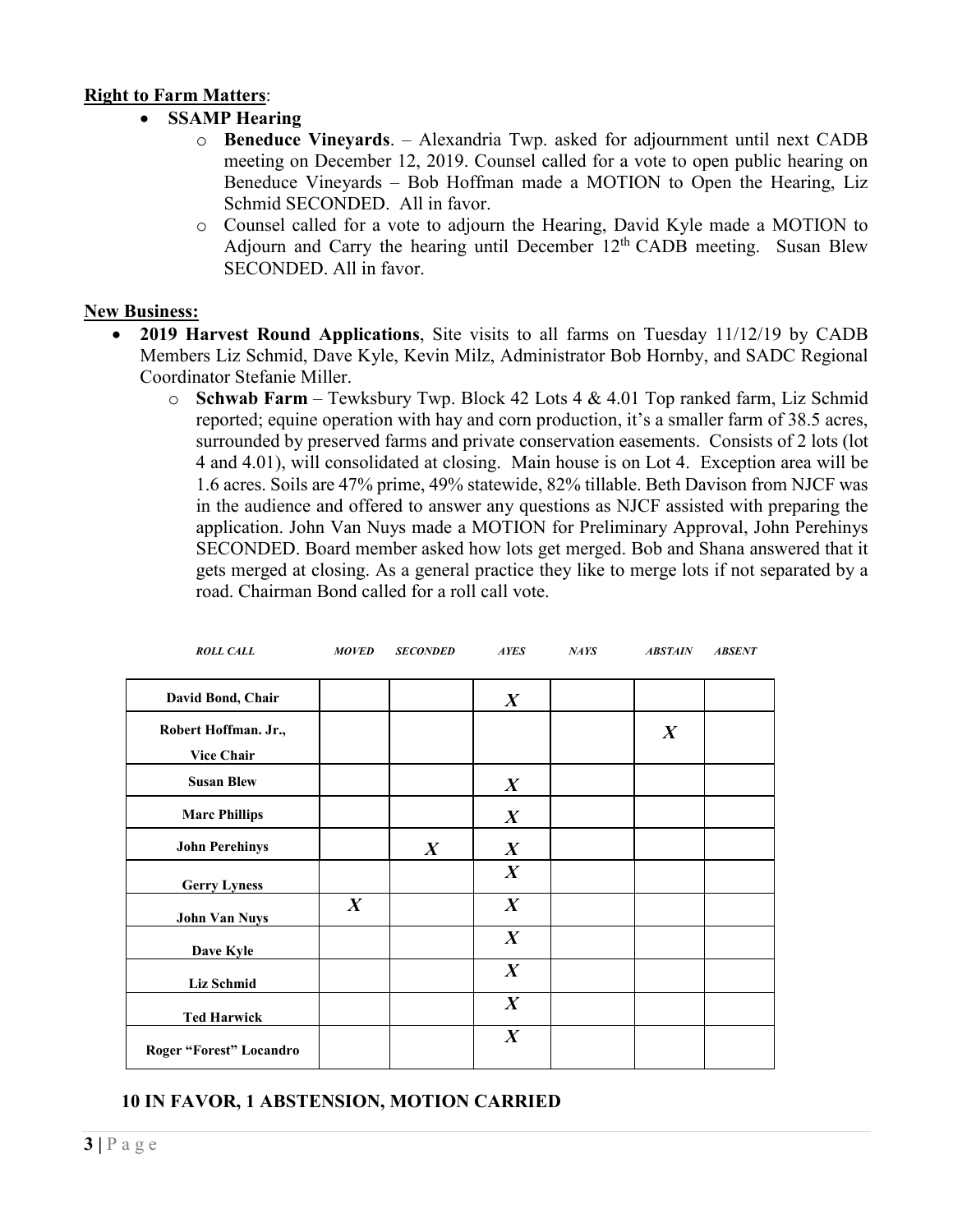**Herrman Farm** – Delaware Twp. Block 17 Lot 20 Dave Kyle reported that the access that comes out onto Sergeantsville Rd. is a driftway across another lot, landowner is considering purchasing a 50ft. strip of land to create a conforming flag lot. Farm is bordered by a preserved farm, is 58% Tillable, 15% Prime, and 79% statewide soils. This year in soybeans and hay, some years it's corn. Stream goes through it. House is outside exception area so they can move/build new house elsewhere on the property, application is limited to one residential unit. In the family since 1929, son is planning on buying from parents. Some neighboring land has been cleared of trees and not reflected in the aerial, sign of growth of agriculture in the area. Buildings in rough shape. There was discussion about the driveway and eligibility and developability. Bob Hoffman made a MOTION for Preliminary Approval, John Perehinys SECONDED on condition that 50' frontage be established to Sergeantsville Rd. (Rt. 523) prior to final approval. Chairman Bond called for a roll call vote.

| <b>ROLL CALL</b>        | <b>MOVED</b>     | <b>SECONDED</b>  | <b>AYES</b>      | <b>NAYS</b> | <b>ABSTAIN</b> | <b>ABSENT</b> |
|-------------------------|------------------|------------------|------------------|-------------|----------------|---------------|
| David Bond, Chair       |                  |                  | $\boldsymbol{X}$ |             |                |               |
| Robert Hoffman. Jr.,    | $\boldsymbol{X}$ |                  | $\boldsymbol{X}$ |             |                |               |
| <b>Vice Chair</b>       |                  |                  |                  |             |                |               |
| <b>Susan Blew</b>       |                  |                  | $\boldsymbol{X}$ |             |                |               |
| <b>Marc Phillips</b>    |                  |                  | $\boldsymbol{X}$ |             |                |               |
| <b>John Perehinys</b>   |                  | $\boldsymbol{X}$ | $\boldsymbol{X}$ |             |                |               |
| <b>Gerry Lyness</b>     |                  |                  | $\boldsymbol{X}$ |             |                |               |
| <b>John Van Nuys</b>    |                  |                  | $\boldsymbol{X}$ |             |                |               |
| Dave Kyle               |                  |                  | $\boldsymbol{X}$ |             |                |               |
| Liz Schmid              |                  |                  | $\boldsymbol{X}$ |             |                |               |
| <b>Ted Harwick</b>      |                  |                  | $\boldsymbol{X}$ |             |                |               |
| Roger "Forest" Locandro |                  |                  | $\boldsymbol{X}$ |             |                |               |

# **ALL IN FAVOR, MOTION CARRIED**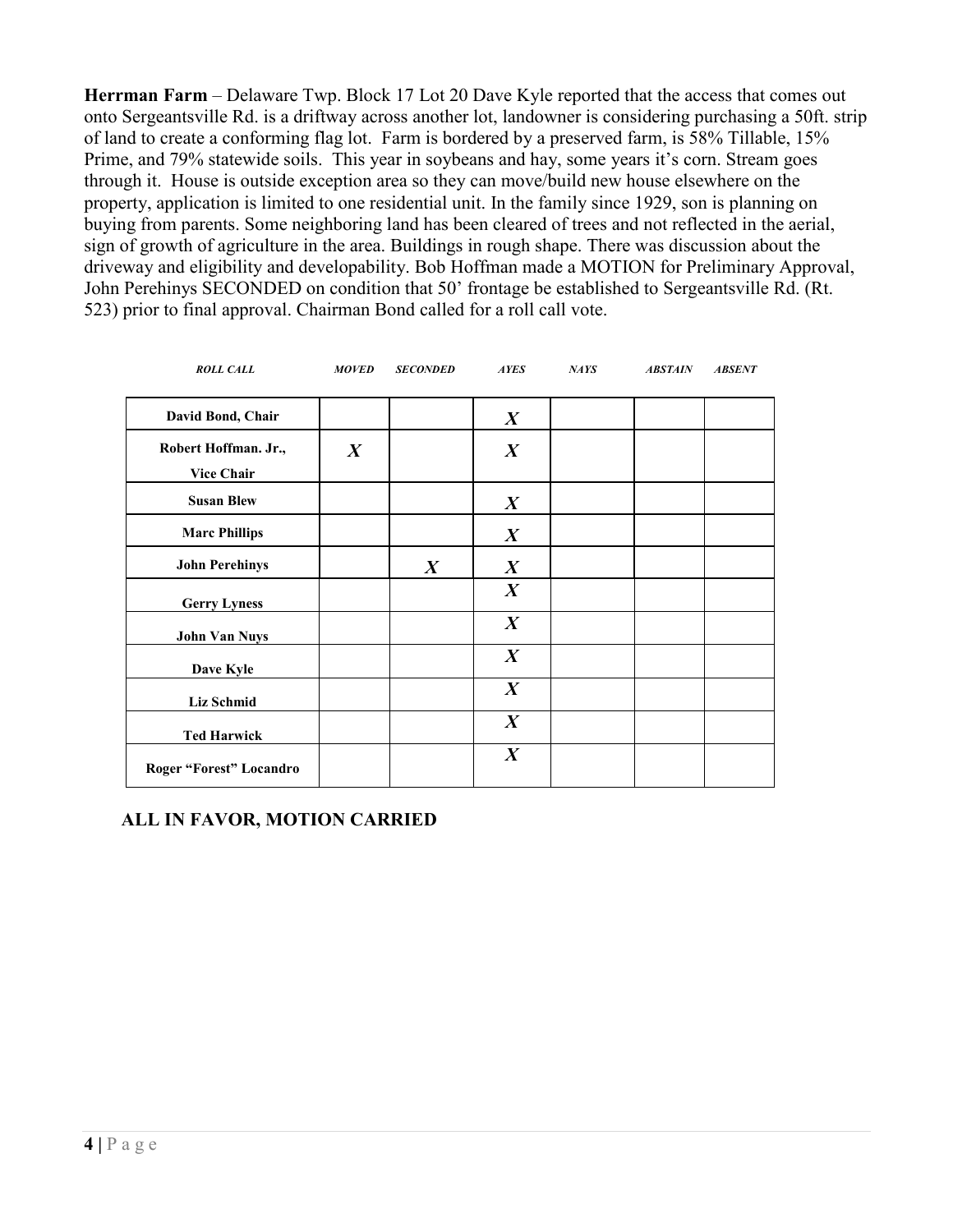o **Hoyer Farm** – West Amwell Twp. Block 32 Lot 1 Liz Schmid reported; 2.5-Nonseverable Exception area along Brunswick Pike with existing house and garage. 7.5-acre severable exception area on the south end of the property in a wooded area with flag access on Barry Rd. 100% statewide soils, 54% Tillable. Property is bordered by preserved farmland and West Amwell Open Space. Bob Hoffman made a MOTION for Preliminary Approval, Dave Kyle SECONDED, Chairman Bond called for a roll call vote.

| <b>ROLL CALL</b>                          | <b>MOVED</b>     | <b>SECONDED</b>  | <b>AYES</b>      | NAYS | <b>ABSTAIN</b> | <b>ABSENT</b> |
|-------------------------------------------|------------------|------------------|------------------|------|----------------|---------------|
| David Bond, Chair                         |                  |                  | $\boldsymbol{X}$ |      |                |               |
| Robert Hoffman. Jr.,<br><b>Vice Chair</b> | $\boldsymbol{X}$ |                  | $\boldsymbol{X}$ |      |                |               |
| <b>Susan Blew</b>                         |                  |                  | $\boldsymbol{X}$ |      |                |               |
| <b>Marc Phillips</b>                      |                  |                  | $\boldsymbol{X}$ |      |                |               |
| <b>John Perehinys</b>                     |                  |                  | $\boldsymbol{X}$ |      |                |               |
| <b>Gerry Lyness</b>                       |                  |                  | $\boldsymbol{X}$ |      |                |               |
| <b>John Van Nuys</b>                      |                  |                  | $\boldsymbol{X}$ |      |                |               |
| Dave Kyle                                 |                  | $\boldsymbol{X}$ | $\boldsymbol{X}$ |      |                |               |
| <b>Liz Schmid</b>                         |                  |                  | $\boldsymbol{X}$ |      |                |               |
| <b>Ted Harwick</b>                        |                  |                  | $\boldsymbol{X}$ |      |                |               |
| Roger "Forest" Locandro                   |                  |                  | $\boldsymbol{X}$ |      |                |               |

# **ALL IN FAVOR, MOTION CARRIED**